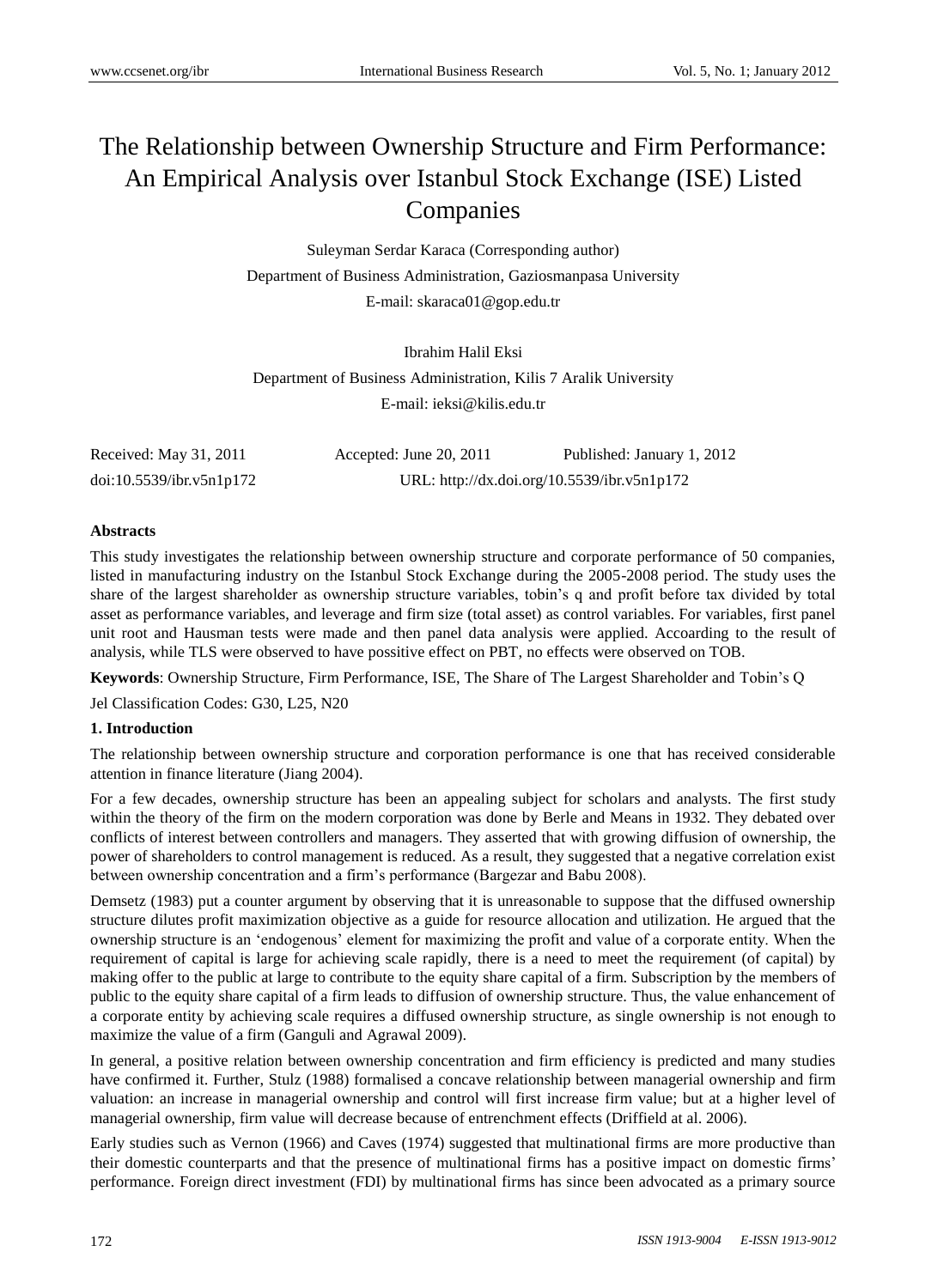of technology diffusion and economic growth for developing countries. In addition to having positive impacts on trade, employment and capital, FDI has also been viewed as a key channel for transferring knowledge, skills, and technology, especially from industrialized to developing countries (Yasar and Poul 2007).

Ownership structure has two implications; i.e. structure of ownership (share percents of state, legal or institution, domestic individual holders) and ownership concentration (share percents of top five or 10 holders). The typical achievement among ownership structure and firm performance researches are the results of Jensen and Meckling. They divided shareholders into internal (investors with management right) and external shareholders (investors without ballot right). The conclusion of their research was that value of a firm depends on the internal shareholder's share, which is called ownership structure. Theoretically, the more the internal shareholder's share the higher the firm value. The researchers also defined firm value as a function of ownership structure. Because ownership structure has links with corporate governance, it can have both positive and negative effects on corporation governance (Jiang 2004).

Some shareholders may be entirely passive investors, whereas others are more active and do perform an important monitoring service. Various motivations and abilities of different types of shareholders may result in their distinctive effectiveness to influence major corporate decisions and value. Managerial ownership (insider ownership) is the most popular topic that has been extensively studied (Hu 2008)

The main objective of this study was to investigate the relationship between ownership structure and corporate performance. The study focuses on the relationship between ownership structure and corporate performance. For this purpose, the study investigated Turkish companies.

#### **2. Literature Review**

A number of studies have dealed with and discussed the relationship between concentrated ownership and firm performance, the impact of ownership structure on the performance and the relationship between stockholders and managers.

#### *2.1 Literature in The World*

Leech and Leahy (1991) argue that ownership concentration fundamentally constrains managerial diversion from shareholder interests by determining the distribution of voting power and the control among shareholders. Thomsen and Pedersen (2000) also write that ownership concentration measures the power of shareholders to influence managers. These indicate that it has positive relationship with firm value. Moreover, Denis and McConnell (2003) write that concentrated ownership has a positive relationship with firm value most often. The contrasting view is that the increase in ownership concentration has the danger of entrenched block shareholders that may lead to decrease in firm value. However, there are arguments stating that the relationship is not uniform and systematic. On UK firms, Cubin and Leech (1983) find positive relationship between ownership concentration and accounting profitability measures. Moreover, Lloyd et al. (1987) find greater market-to-sales ratio for owner-controlled companies with ownership concentration.

However, Thomsen and Pedersen (2000) find a non-linear relationship between ownership concentration and firm performance for a sample of largest European firms, ownership concentration shows positive relation up to a certain level, beyond which it shows a negative effect. Leech and Leahy (1991) provide evidence that ownership concentration has a negative impact on valuation ratio, trading profit margin and growth in net assets on UK firms. They find that the greater dispersion of ownership the higher is valuation ratio, profit margin, and growth rate of net assets, depending upon control type. Slovin and Sushka (1993) also find significant excess return following the death of inside blockholders, which they find reducing ownership concentration, thus, indicating negative relation between ownership concentration and firm value. Additionally, adjusting for firm characteristics and fixed effects, Cronqvist and Nilsson (2003) find a significant negative effect of vote ownership of controlling minority shareholders and firm value measured in Tobin's Q, and that ROA is lower for firms with concentrated vote control for Swedish firms.

Lemmon and Lins (2003) studied the effect of ownership structure on changes in shareholder value during the East Asian Financial crisis that began in July 1997. They use the data from 800 firms in eight Asian countries, they found evidence consistent with this view. Cumulative stock returns of firms in which managers and their families separate their control and cash flow rights through pyramid ownership structures are lower by 12 percentage during the crisis period compared to those of other firms. Further, they find that the stock return underperformance associated with pyramid ownership structures was present only in firms where the management group also had a high level of control. The under- performance increases to about 20 percentage for these firms. Finally, during the precrisis period,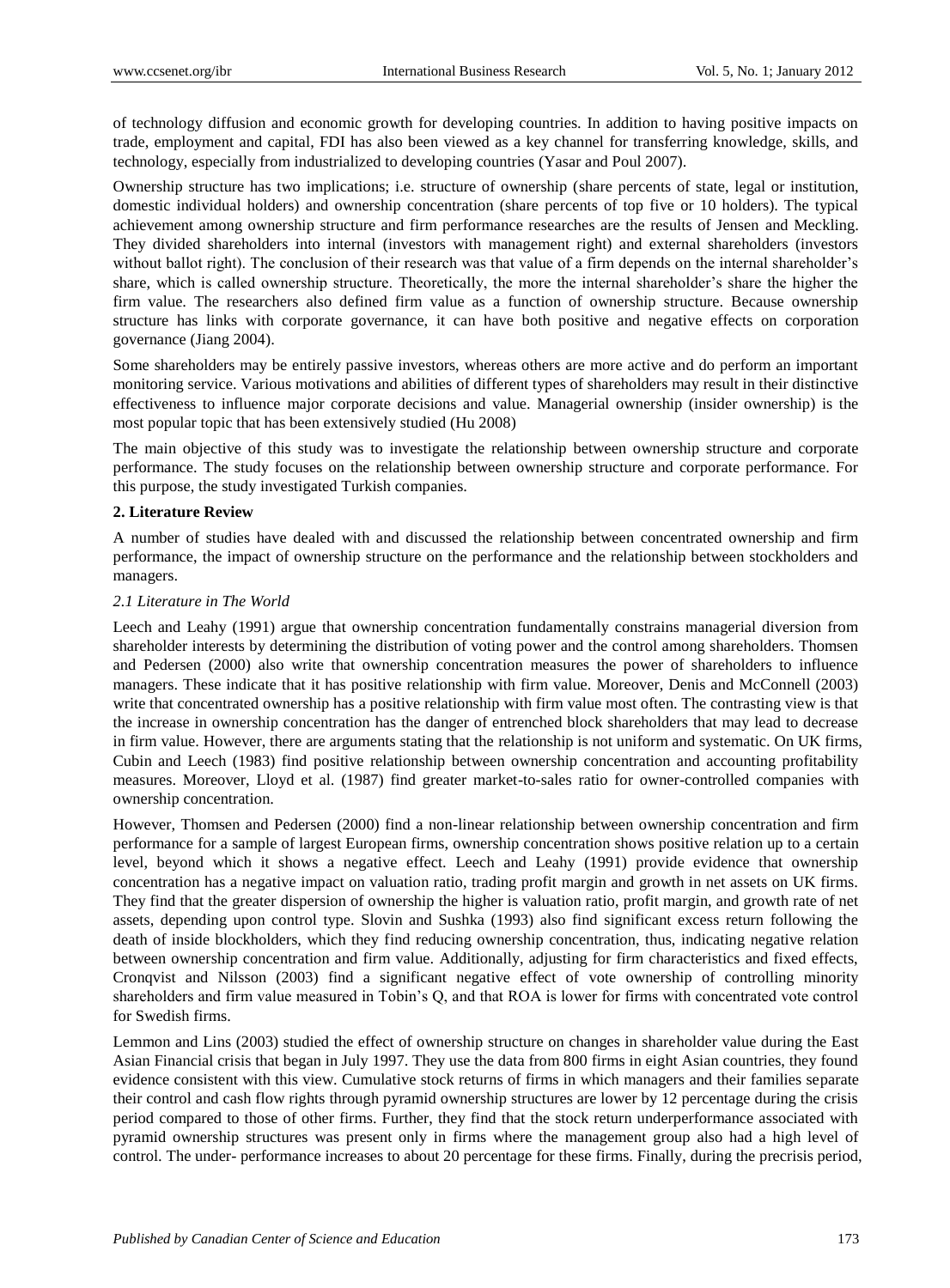we find no evidence that firms with a separation between managerial cash flow rights and control rights exhibit changes in performance different from firms with no such separation.

Miguel, Pindado and Torre (2004) rely on theoretical arguments pointing to the non-linearity of the relationship, two empirical models are specified that allow them to derive the optimal break points in both the relationship between value and ownership concentration, and the relationship between value and insider ownership. Their results showed a quadratic relationship between value and ownership concentration, which confirms not only the monitoring, but also the expropriation effect for the very highest concentration values in Span ish firms, in contrast to the previous findings for U.S., U.K., German, and Japanese firms. Concerning insider ownership, their evidence supports both the convergence-of-interest and the entrenchment effects, and suggests that Spanish insiders get entrenched at higher ownership level than their U.S and U.K. counterparts. In model 1, they suggested that the value of Spanish firms rises as ownership concentration increases from 0 percent to 87 percent as a clear consequence of the more efficient monitoring provided by concentrated share holding and that beyond this breakpoint firm value is negatively affected by ownership concentration since an ownership structure that is so concentrated allows the expropriation of minority shareholders. In model 2, they suggest that for insider ownership values between 0 percent and 35 percent any increment in this variable will be translated into increments in value, as a consequence of the greater incentives for insiders to maximize value as their stakes rise. When ownership ranges from 35 percent to 70 percent, value decreases as insider ownership rises; this result suggests that increases in ownership between 35 percent and 70 percent cause insiders to be less interested in the welfare of the rest of the shareholders, and that their higher stakes are likely to entrench them. Finally, for the very highest ownership levels above 70 per cent the convergence-of-interest seems to dominate the relation again.

The most recent study conducted by Barbosa and Louri (2005) investigated if MNEs operating in Porugal and Greece perform differently than their domestic counterparts. The final simple is considered of 523 manufacturing firms' data produced by Portuguese Ministry of Labour in 1992 and based on Standard survey that must be answered by firms with wage earners every year. In the Greek situation, 2,651 firms are used and data has been obtained from ICAP directory in 1997. After using the robust method of quintile regression, the results suggest that ownership ties do not make a significant difference with corresponding to the firm performance in Portugal and Greece.

Alan and Steve (2005) looked at the short and long term performance of UK corporations acquired by foreigners. The findings on 333 overseas acquisitions by UK limited companies fort he period 1984-1995 reveal significant positive returns on the firm performance.

Chen at al.(2005) analyzed a sample of 412 publicly listed Hong Kong firms during 1995–1998 in order to answer three questions. Does concentrated family ownership affect firm operating performance and value? Does it affect dividend policy? What is the impact of corporate governance on performance, value, and dividend payouts? Their results do not show a positive relationship between family ownership and return on assets, return on equity or the market-to-book ratio. In addition, they find a negative relationship between CEO duality and performance (where CEO duality is much more likely in family-controlled firms).

Bhabra (2007) conducted a study over the New Zeland firms during 1994-1998. He used Tobin's q as dependent variable and block shareholders, firm scale (in terms of total sales), development opportunities and leverage as control variables. In his study, he observed a non-linear relationship between internal ownership and firm value.

Li at al.(2007) examined the relationship between managerial ownership and firm performance for a sample of Chinese State-owned enterprises (SOEs) privatized over the period 1992–2000. The results indicated that managerial ownership has a positive effect on firm performance. Although return on assets (ROA) and return on sales (ROS) decline post-privatization, firms with high managerial ownership and, specially, high CEO ownership, exhibit a smaller performance decline. The difference is highly significant, with or without controlling for residual state ownership and changes in the firm's operating environment. They also find that the influence on firm performance becomes less significant at higher levels of CEO ownership. In contrast, performance continues to increase with managerial ownership. This finding suggests that, beyond a certain point, the distribution of shares would be more effective if extended to the whole management team instead of being limited to the chief executive.

Bargezar and Babu (2008) investigated the relationship between ownership structure and corporate performance of top 50 companies listed on the Tehran Stock Exchange during the period 2001-03. In the study, the ownership structure is considered in terms of institutional and non-institutional ownership. The study uses Returns on Asset (ROA), Return on Equity (ROE), and Tobin's Q ratios as measures of firm performance. The results indicate that there is a positive relationship between institutional ownership and firm performance in the case of Iran. In addition, it is found that ownership structure is highly concentrated and firms with diffused ownership have performed better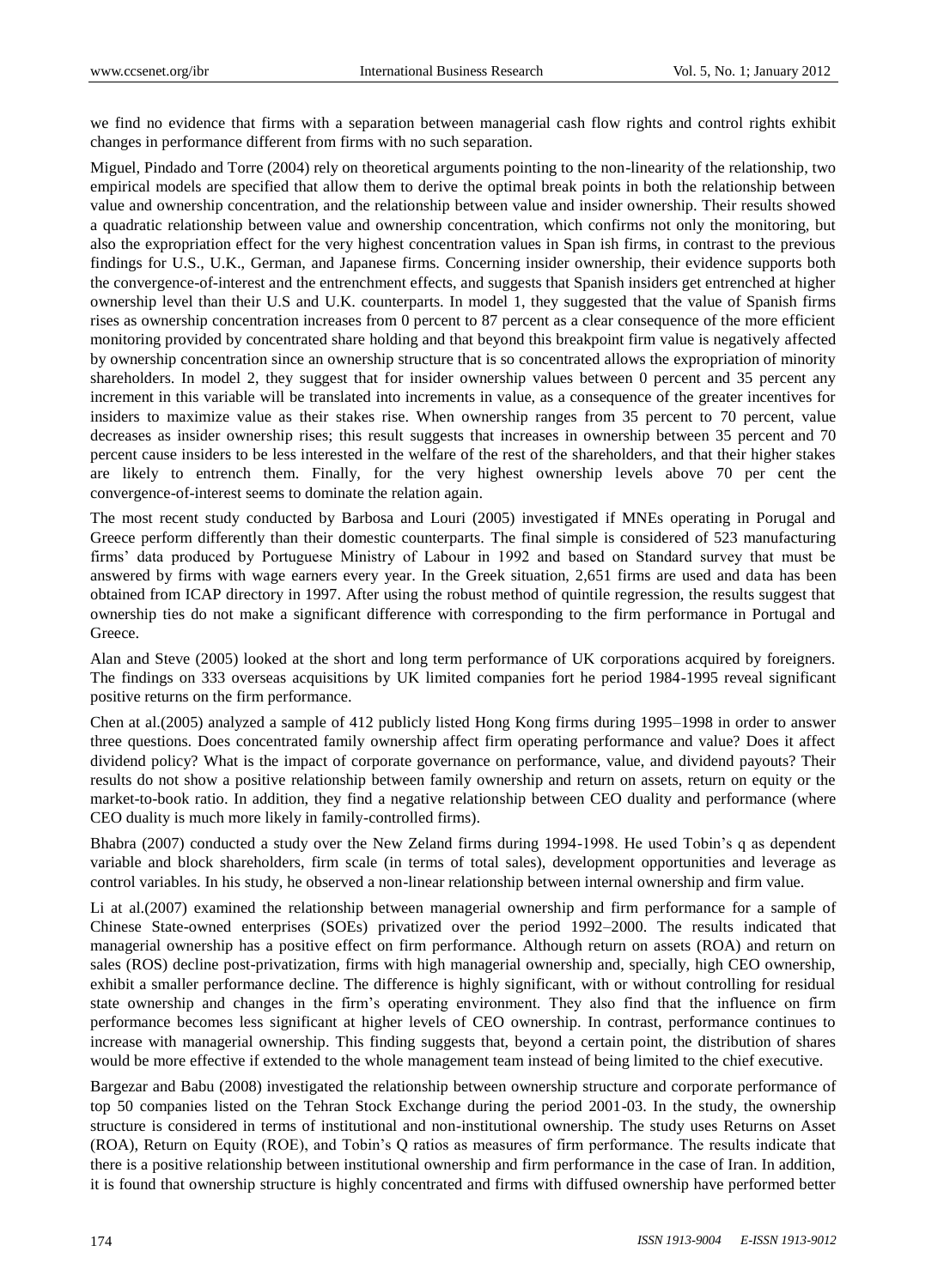than those with concentrated ownership. In addition, there is a significant negative relationship between performance and company size, and finally the relationship between debt-to-asset ratio and performance is significant.

## *2.2 Liretature in Turkey*

Gunduz and Tatoglu (2003) studied about foreign owned firms' performance in Turkey. They employed the one-way analysis of variance (ANOVA) to investigate the effect of foreign ownership on performance of 202 non-financial firms listed on ISE in 1999. The findings revealed that foreign owned firms have significantly beter performance than domestic firms regarding with ROA, but no in other financial performance ratios.

Yildirim and Demireli (2009) conducted a study on the manufacturing firms during 2002-2006. On their study, they used assets, sales, return on equity and tobin's q rates as dependent variables and the share of the largest shareholder, dominance of the general assembly as independent variables and sales figures, leverage as control variables and sub-sectors as sector variables. As a result of their studies, they observed that the profitability of assets, the profitability of sales and return on equity decreased but tobin's q rates increased with increasing power and control over the ownership of the company's largest shareholder.

Mandaci and Gumus (2010) found that the empirical results on the effects of managerial ownership and ownership concentration on firm performance are conflicting. Previous studies focused mostly on large industrialized countries, which completed their institutionalization process and therefore, their outcomes might not be relevant for developing countries. In their study, they try to fill this gap by examining the effects of ownership concentration and managerial and industry dummies, which are assumed to have an effect on firm performance. In addition, they analyzed the ownership structure of the sample firms and found that the highest average percentage of shares was held by the unlisted holding companies, unlisted non-financial firms and individuals and families, respectively, which confirms the widespread belief that in Turkey individuals or families set up their unlisted firms in order to control their listed companies.

Samiloglu and Unlu (2010) investigated the relationship between ownership concentration and the firm performance for Turkish listed companies. (ISE 100). This study covers 70 firms which traded in ISE 100 index, having appropriate data structure. The sample period of the study has also been determined as 2002-2007. As a result, in this study a significant relationship couldn't be found statistically between ownership structure and both market and accounting based performance metrics.

Tanrioven and Aksoy (2010) examined The Partnership Concentration on the Companies Operating in Istanbul Stock Exchange and the Effects on the Firms Performance. The ownership structures are expected to have impact on company performance. In order to examine the impacts of different ownership structure on company performance, regression analysis has been used with 113 companies' data operating in the period 1996-2009 in Istanbul Stock Exchange. In the analysis ROA (Return on Asset), ROE (Return on Equity) and Net Profit Margin have been used as performance variables; concentration, board of directors' size and the proportion of three major partner's share have been used as concentration variables. Those have been determined in the analysis results that generally sales size and profit growth have affected all dependent variables positively; leverage, short-term debt ratio, operating risk and sales structure negatively. Moreover, those have been determined that concentration has affected ROA and TobQ; board of directors' size has affected ROA and TobQ and the three major partner's share has affected TobQ positively.

Bayrakdaroglu (2010) aimed to examine relationship between dependent (such as Tobin's q, ROE and ROA) and independent (ownership concentration, free float rate, foreign ownership and managerial ownership) variables with the help of the panel regressions. Thus, the relationship between ownership structure and financial performance were tested. According to the results obtained from the study, in the context of different models of ownership structure variables have an effect on the financial performance of companies that may be expressed. In general, while ownership concentration and free float rate variables have an effect on financial performance, foreign ownership and managerial ownership variables which measures ownership structure are not found to be statistically significant affect on financial performance

# **3. Methodology**

In the application part of the study, it was tested whether there was emprically relationship between firm performance values and ownership structure. The presence of this relationship was analyzed using panel data econometrics for the 2005-2008 period. In this part of the study used panel unit root tests, panel regression analysis and Hausman tests were briefly described in terms of the theoretical aspects.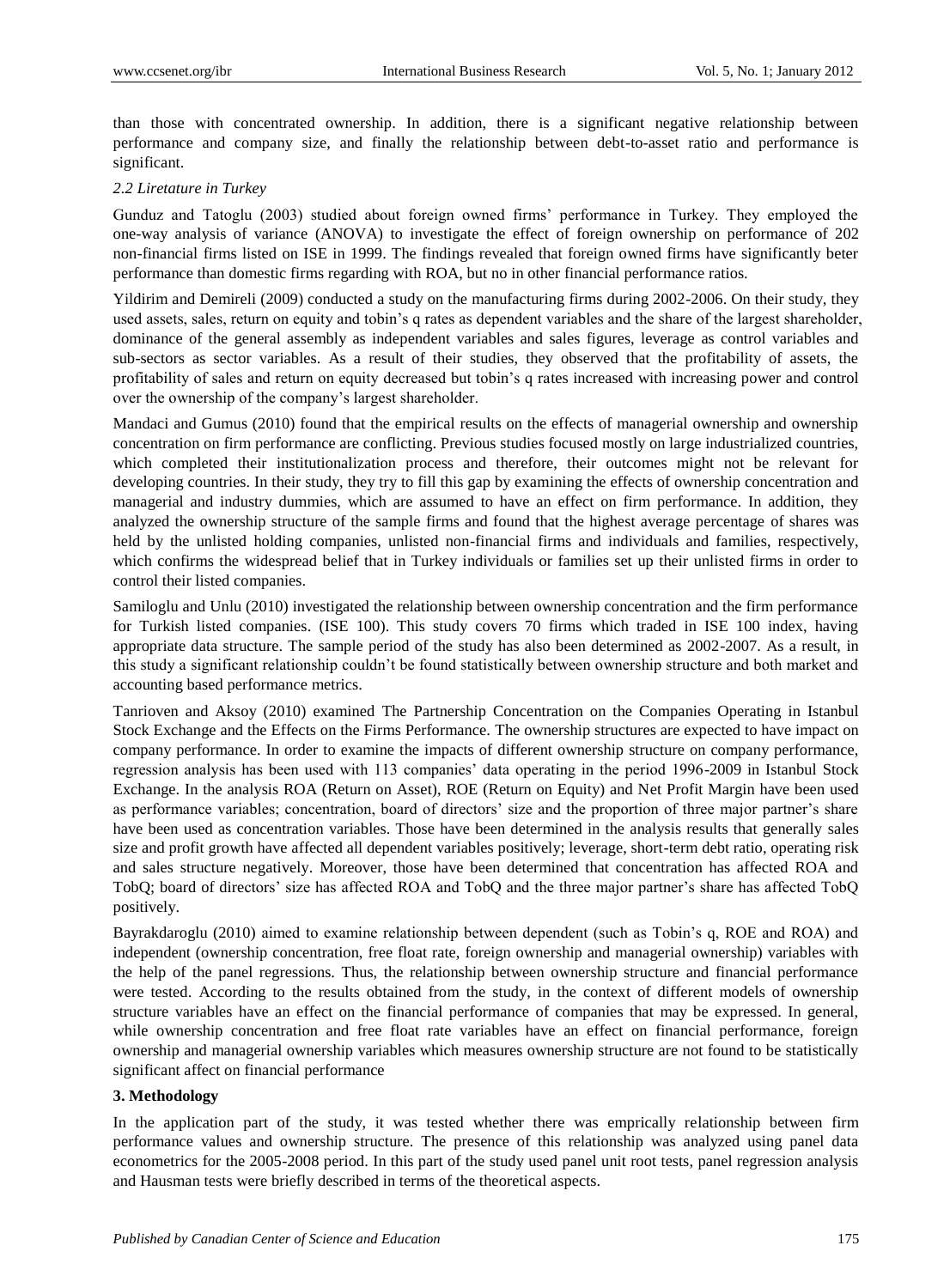#### *3.1 Panel Unit Root*

As in all time series analysis there be forged relationship in panel data analysis containing a combination of both time and horizontal cross- sectional analysis. To eliminate this situation, variables must be stationary.

Testing for unit root in time series studies is now a standard practice among researchers. However, testing for unit roots in panels is relatively recent. The development of panel data technique has challenged the traditional pure time series methods, principally because it requires fewer time series observation. This in our view is important as we may have to focus on short time spans such as the post crisis period (Baharumshah at al., 2007).

Unit root tests used in the panel data study could be examined in two parts. The tests in the first group (like Im, Pesaran, Shin) and Fihser- oriented tests (like ADF and PP Tests) are called individual unit root tests. Levin, Lin, Chu (2002); Breitung (2000) and Hadri (2000) unit root tests are referred to as the common unit root test (Cetin and Ecevit, 2010). In this study, PP-Fisher and Hadri-Z unit root tests were used. PP-Fisher and Hadri-Z tests were used to test the different hypotheses. While in Hadri-Z unit root test, Zero Hypothesis is established as there is no unit root, in the PP-Fihser unit root test, Zero Hypothesis is to test as there is unit root.

#### *3.2 Panel Data*

In economic researches different data types can be used such as time series, cross section data and time series-cross section data. Panel data is a method used to estimate the economic relationship with cross section series which has time dimension.

Panel data is a data set where there are time series which belong to multiple sections. When every section has equal length, time series are called balanced panel data and when time series length differs among sections are called unbalanced panel data (Atalay, 2007)

Simple function of Panel data is;

$$
Yit = \alpha + \beta it * Xit + \dots + \beta kit * Xkit + eit \tag{1}
$$

 $i=1,2,3,...,Nt=1,2,...,T$ 

In equation 1, i stands for section whereas t for time. In this equation, there is an individual effect which includes properties that belong to sections but doesn't change with time, can't be observed with independent variables and there is an error term including different properties belong to different units. This kind of models are known as one-sided error component regression models (Baltagi, 2005) .

Error term in most of the studies is shown as;

$$
eit = \mu i + v it \tag{2}
$$

In equation 2, μi is called individual effect and changes from section to section without depending on time. νit can change with both time and section. So μi shows un-observable section effect, νit shows stochastic error term. One-sided error component models consist of only section effect and stochastic error terms. Models which include unobservable time effects are called two-sided error component regression models. Two-sided error component regression models can be shown as this;

$$
eit = \mu i + \lambda t + \nu it \tag{3}
$$

In equation (3),  $\lambda t$  is a variable that affects whole sections and belongs to only one time zone and cannot be expressed by other variables. With these assumptions vit stands for unobservable time effect (Ozer and Ciftci,2009).

One and two sided error component models are divided into two groups depending on assumptions individual and time effects on the error term. Model named fixed effect models when one sided error term predicted the individual effect and when two sided error term both individual predicted and term effects, assumed as the fixed effects that has to be predicted. Another model is random effect model (Atalay, 2007).

In fixed effect models it is assumed that  $\mu$  is fixed which stands for unobservable horizontal section effects, vit has zero mean and has normal distribution with fixed variance. In this model, we have N equation with some slope but different intersection point. As a result fixed effect method allows a flexible expression of the heterogeneity between sections (Simsek, 2008).

In the random effect models, differences on units or units and time, is including in the model as a component of error term. This is to prevent the loss of degree of freedom. In the random effect model it is important to find special error components that belong to unit or unit and time rather than finding special parameters that belong to unit or unit and time. Moreover in the random effect model, it is taking into account the effects that come from outside of sample as well the effects of observable sample section, units and time (Pazarlioglu and Gurler, 2007).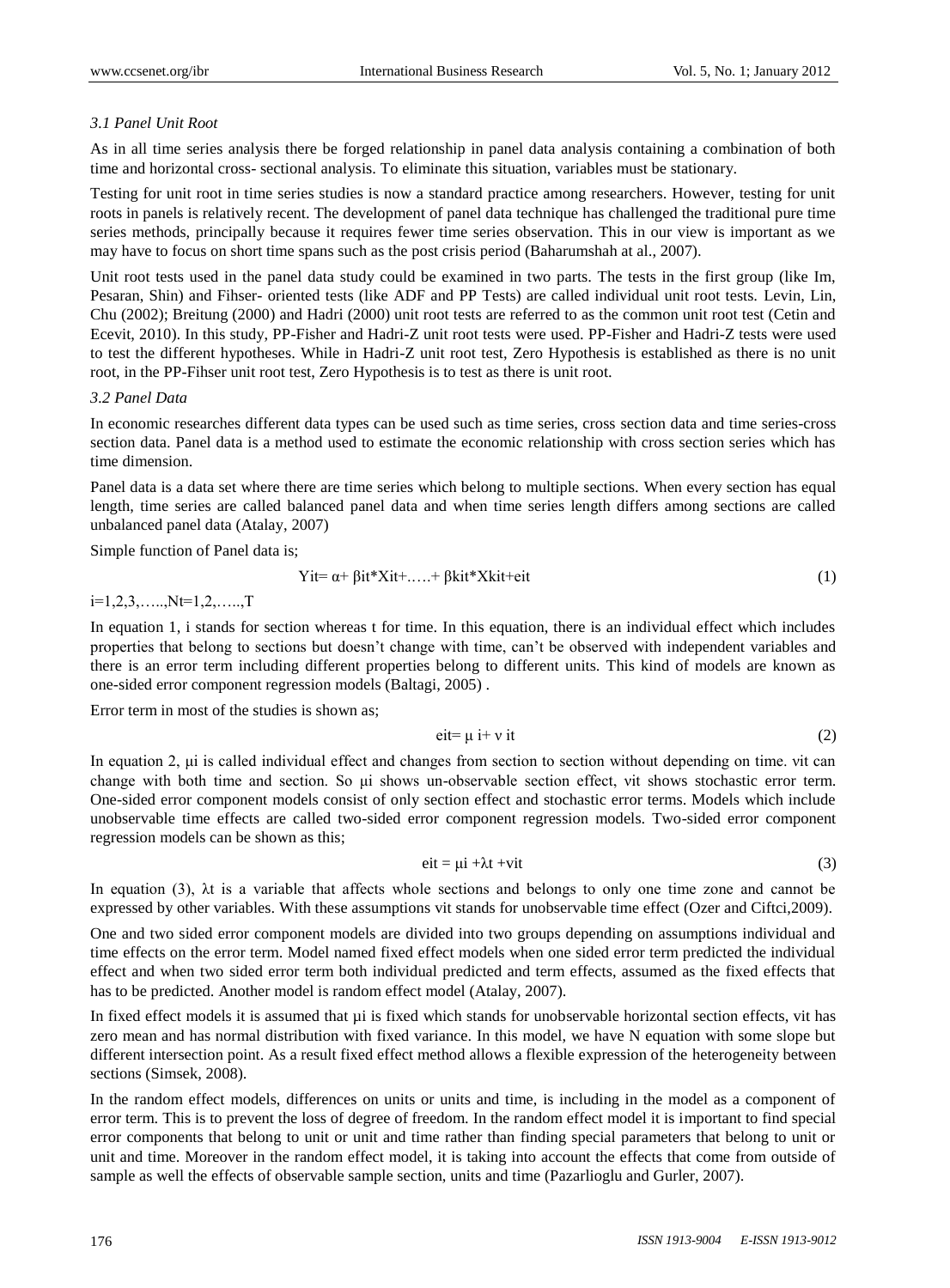## *3.3 Hausman Test*

Hausman test was used to determine whether to use fixed effect (predicting different coefficient for each country on data set) or random effect (predicting different coefficient for each country in dataset in a randomly manner) for datasets which includes short time section or has similar properties. Hausman test is to test hypoteses as follows;

Ho:fixed effect estimates and random effect estimates are equal (random effect)

H1: fixed effect estimates and random effect estimates are different from each other (no random effects)

## *3.4 Model and Data*

In the study, firms quoted during the 2005-2008 period and operated in the manufacturing industry on Istanbul Stock Exchange were examined. Finance companies and holding companies were excluded from the study. In addition, firms excluded from ISE quotation because of bankruptcy, merger or any causes were not included in the study because these firms don't provide continuity constraint. In the analysis, 50 firms operated in the manufacturing industry were examined in 4 years period. The reason for keeping the small number of firms is the request balanced of serial. In the study, data of the firms were ensured from company financial statements and yearbooks from Official Website of the Istanbul Stock Exchange. Statistical analysis was carried out using EViews 7.0 package programme.

Variables used in the study were collected in three groups as dependent, independent and control variables.

## Insert Table 1 Here

The purpose of our study was to examine effects on profit before tax and tobin's q variables of the firm ownership structure. At this point, hypotheses we tested is effective on tobin's q variable and profit before tax variable of ownership structure.

In the study, two regression models between variables are as follow;

$$
TOBit = \alpha + \beta itLEV \text{ it} + \beta iSIZ \text{ it} + \beta iTLS \text{ it} + \text{ eit}
$$
\n
$$
\tag{4}
$$

 $PBTit = \alpha + \beta itLEV$  it + $\beta iSIZ$  it +  $\beta iTLS$  it + eit (5)

In equations i and t stands for firms and years respectively.  $e_{it}$  is error term.

## **4. Research Findings**

Emprical findings of the study are examined in four section as general statistics for the variables, the results of unit root and Hausman test and panel regression analysis.

## *4.1 Descriptive Statistics and Correlations*

## Insert Table 2 Here

In the statictics in the table 2 were observed that the average TOB values are 0,866, PBT values are 0,021, LEV values are 0,47, SIZ values are 267.346.602 TL and TLS values are 49.87%. In the table 2, it draws attention in excess of standart deviation of the total assets as indicator of the scale of the firm.

Insert Table 3 Here

In correlation table draws attention to a positive correlation between TOB, PBT and TLS.

## *4.2 The results of Unit Root*

In our study before unit root tests, unit root test done which is to be applied in the form (including intercept, including intercept and trend and none) is determined by Panel Least Squares Method. Detection of this effect by applying, while variables with unit root are purified the unit root, are provided to prevent data loss.

In the other words, instead of immobilization by taking the difference of variables with unit root, purifying of the resulting effect, by revealing a series of new, unit root test are made with a series of new.

## Insert Table 4 Here

According to the result of analysis of panel unit root tests, tests are shown that it is not unit root of series. As shown in table 1, for p-values calculated are much smaller than the critical value of 0,05 are refused hypoteses that denoting the series contains unit root.

As can be seen these results, it can be said it is not a common unit root process in series and unit root process for each unit.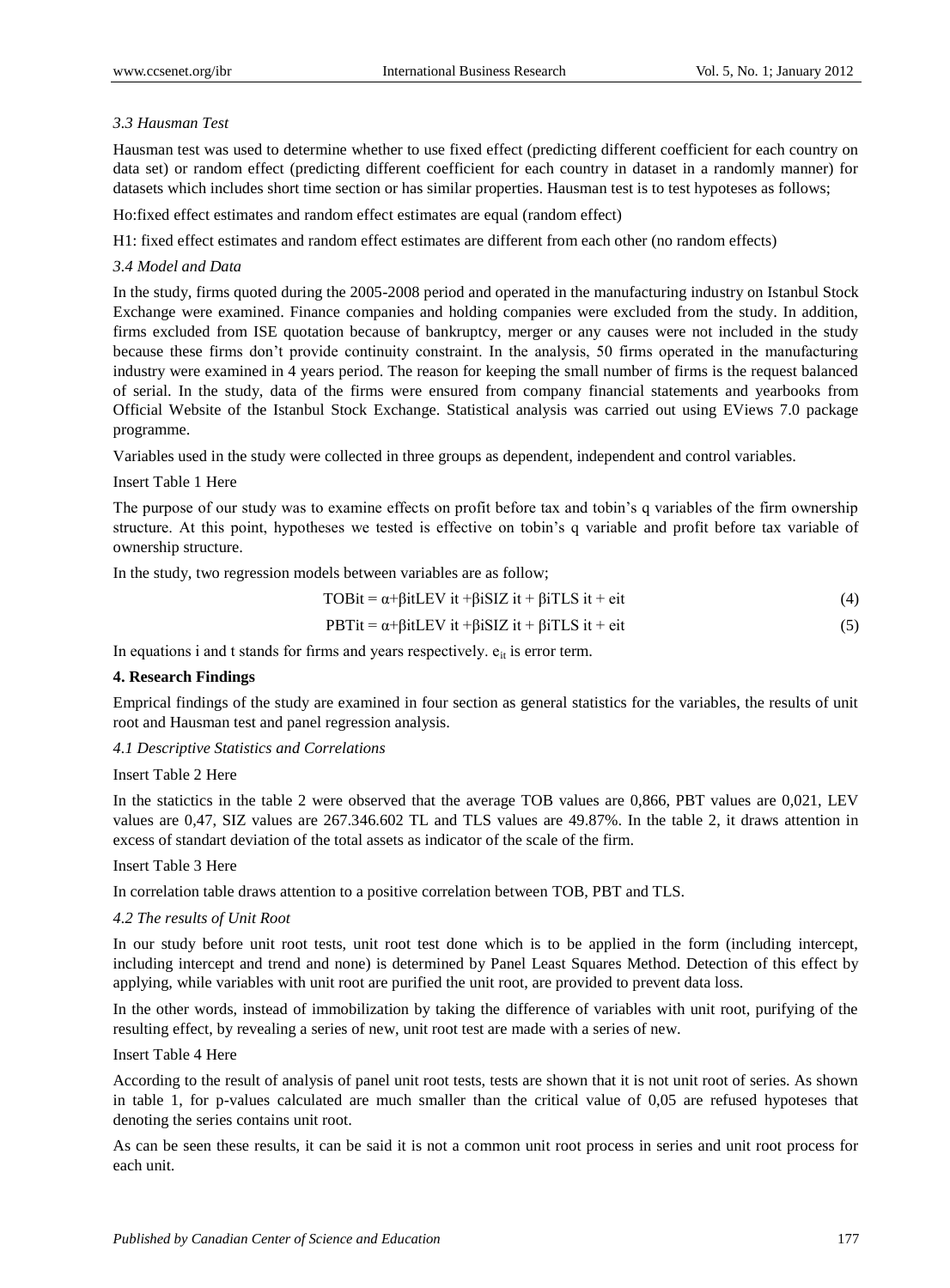## *4.3 Hausman Test and Panel Regression Statistical Results*

In Hausman Test performed for the first model, tobin's q is the dependent variable, were determined that random effect should be used both cross section and the size of period. In Hausman Test performed for the second model, PBT value is the dependent variable were determined that should be used fix for cross section and random effect for period.

## Insert Table 5 Here

In the model observed that leverave valiable has only a significant effect on tobin's q that refers to firm performance. It wasn't observed that other valiables as the share of the largest shareholder and asset size has contribution on the model. Model was determined as follow;

$$
TOB = 0.842 - 1.584165 \text{ LEV} \tag{6}
$$

Insert Table 6 Here

In the model, the share of the largest shareholder and leverage valiables appear to be the factors affecting the firm performance. Asset size has no significant effect on the firm performance. The model created in the following way;

$$
PBT = 0.162 + 0.001TLS - 0.323LEV
$$
 (7)

#### **5.Conclusion**

The main objective of this study is to investigate the relationship between ownership structure and corporate performance. The study focuses on the relationship between ownership structure and corporate performance. For this purpose, the study investigates Turkish companies. Ownership structure has two implications structure of ownership (share percents of state, legal or institution, domestic individual holders) and ownership concentration (share percents of top five or 10 holders).

In our study we analyzed the relationship between ownership concentration and firm performance, the share of the largest shareholder valuable was used to represent the degree of ownership concentrated. The share of the largest shareholder is observed to be effective on PBT with a significant and positive coefficient as statistical in the panel data. Whereas it has no positive effect on TOB. In the literature was observed studies that as it was meaningless relationship between ownership structure and firm performance as Samiloglu and Unlu's study. According to the result of their study a significant relationship couldn't be found statistically between ownership structure and both market and accounting based performance metrics. They found a weak relationship between dependent and independent variables. Their conclusions are consistent with the results of the other studies that unable to detect a strong relationship in the literature and was observed tha it was meaning relationship between ownership structure and firm performance in studies.

In our study, PP-Fisher and Hadri-Z unit root tests were used. The results of unit root tests indicate that series has no unit root. In the first model, The share of the largest shareholder ratio as the independent variable did not have statistically a significant effect on Tobin q ratio as the dependent variable. In the second model, The share of the largest shareholder ratio as the independent variable have statistically a significant and positive effect on PBT ratio as the dependent variable.

## **References**

Alan Gregory, & Steve McCorriston. (2005). Foreign acquisitions by UK limited companies: short- and long-run performance. *Journal of Empirical Finance*, 12, 99– 125. [http://dx.doi.org/10.1016/j.jempfin.2003.10.003.](http://dx.doi.org/10.1016/j.jempfin.2003.10.003)

Alberto De Miguel, Julio Pindado, & Chabela De La Torre. (2004). Ownership Structure and Firm Value: New Evidence from Spain. *Strategic Management Journal*, 25(12), 1199-1207[. http://dx.doi.org/10.1002/smj.430.](http://dx.doi.org/10.1002/smj.430)

Atalay,S. Serpil. (2007). Yeni Avrupa Birliği Ülkelerinde Ve Türkiye'de Reel Yakınsama. Türkiye Cumhuriyet Merkez Bankası Uzmanlık Yeterlilik Tezi.

Bahram Barzegar, & K Nagendra Babu. (2008). The Effects of Ownership Structure on Firm Performance: Evidence from Iran. *The Icfai Journal of Applied Finance*, 14(3), 43-55.

Baharumshah Ahmad Zubaıdı Raj Aggarwal, & Chan Tze Haw. (2007). East Asian Real Exchange Rates and PPP:New Evidence from Panel-data Tests. *Global Economic Review,* 36(2), 103-119. [http://dx.doi.org/10.1080/12265080701374024.](http://dx.doi.org/10.1080/12265080701374024)

Bhabra Gurmeet Singh. (2007). Insider ownership and firm value in New Zealand. *Journal of Multinational Financial Management*, 17, 142–154. [http://dx.doi.org/10.1016/j.mulfin.2006.08.001.](http://dx.doi.org/10.1016/j.mulfin.2006.08.001)

BALTAGI, Badi. (2005). *Econometric Analysis Of Panel Data*.(3rd ed. ). John Wiley And Sons Ltd.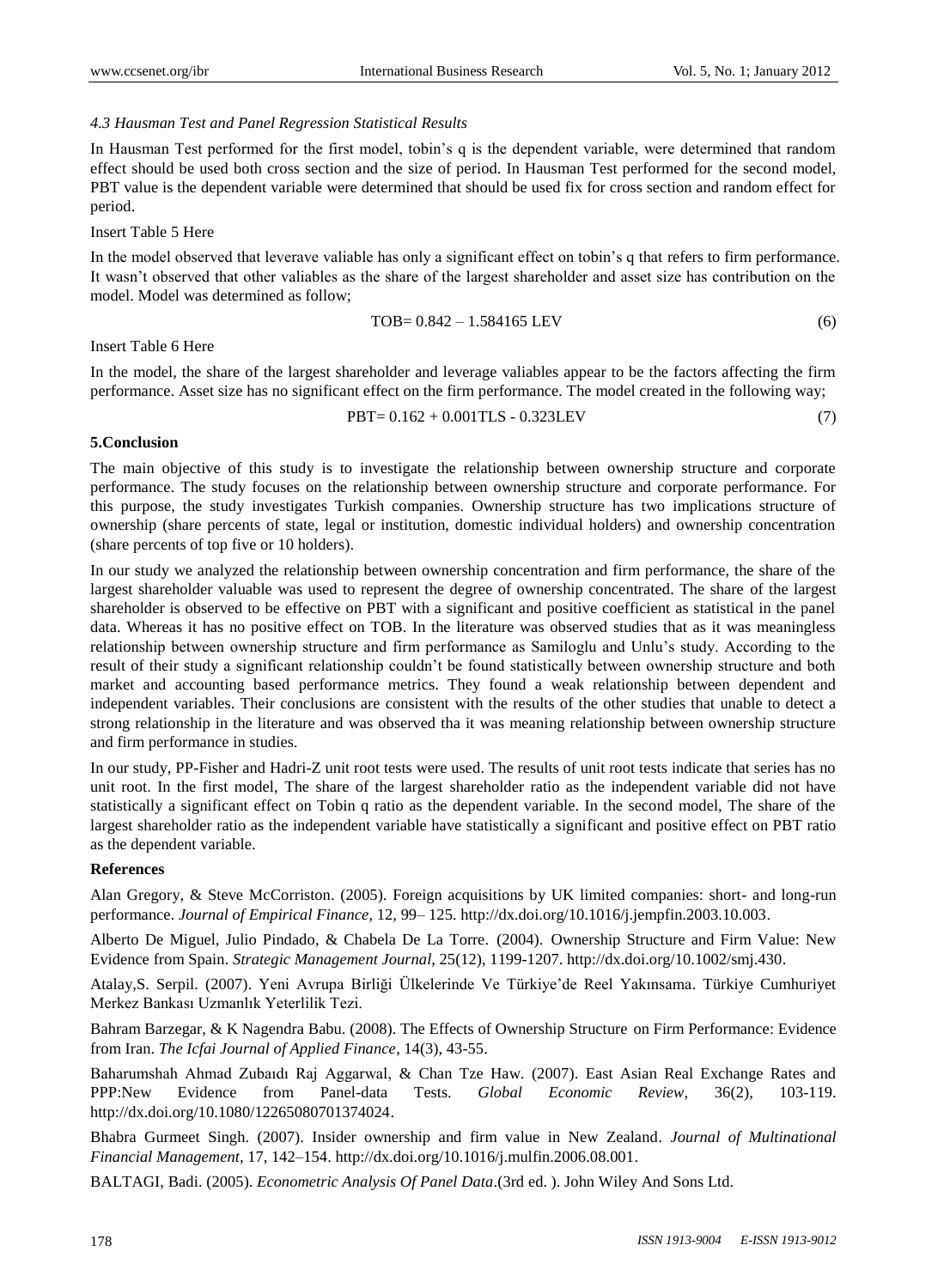Bayrakdaroglu, Ali. (2010). Ownership Structure and Financial Performance; An ISE Case. *Ekonomi Bilimleri Dergisi*, 2(2), 11-20.

Cubbin, J. & Leech, D. (1993). The Effect of Shareholding Dispersion on the Degree of Control in British Companies: Theory and Measurement. *The Economic Journal*, 93(June), 351-369.

Cronqvist, H., & Nilsoson, M. (2003). Agency Costs of Controlling Minority Shareholders. *Journal of Financial and Quantitative Analysis*, 38(4), 695-714. [http://dx.doi.org/10.2307/4126740.](http://dx.doi.org/10.2307/4126740)

Donghui Li, Fariborz Moshirian, Pascal Nguyen, & Li-Wen Tan. (2007). Managerial ownership and firm performance: Evidence from China's privatizations. *Research in International Business and Finance*, 21, 396-413. [http://dx.doi.org/10.1016/j.ribaf.2007.02.001.](http://dx.doi.org/10.1016/j.ribaf.2007.02.001)

Denis, D. K., & McConnell, J. J. (2003). International Corporate Governance. *Journal of Financial and Quantitative Analysis*, 38(1), 1-36. [http://dx.doi.org/10.2307/4126762.](http://dx.doi.org/10.2307/4126762)

Demsetz,H., & Villalonga, B. (2001). Ownership Structure and Corporate Performance. *Journal of Corporate Finance,* 7, 209-233. [http://dx.doi.org/10.1016/S0929-1199\(01\)00020-7.](http://dx.doi.org/10.1016/S0929-1199(01)00020-7)

Driffield, Nigel Vidya Mahambare, & Sarmistha Pal. (2006). How Does Ownership Structure Affect Capital Structure and Firm Performance? Recent Evidence from East Asia.

Hu, Yabei. (2008). The Relationship Between Ownership and Performance: A Review of Theory and Evidence. *International Business Research*, 1(4), 72-81.

Jiang, Ping. (2004). The Relationship Between Ownership Structure and Firm Performance: an Empirical Analysis over Heilongjiang Listed Companies. *Nature and Secience*, 2 (4), 87-90.

Lokman Gunduz, & Ekrem Tatoglu. (2003). A Comparison Of The Financial Characteristics Of Group Affiliated And İndependent Firms İn Turkey. *European Business Review,* 15(1), 48-54. [http://dx.doi.org/10.1108/09555340310455191.](http://dx.doi.org/10.1108/09555340310455191)

Leech, D., & Leahy, J. (1991). Ownership Structure, Control Type Classifications and the Performance of Large British Companies. *Economic Journal*, 101, 1418-1437. [http://dx.doi.org/10.2307/2234893.](http://dx.doi.org/10.2307/2234893)

Lloyd, W. P., Modani, N. K., & Hand, J. H. (1987). The Effect of the Degree of Ownership Control on Firm Diversification, Market Value, and Merger Activity. *Journal of Business Research*, 15(4), 303-312. [http://dx.doi.org/10.1016/0148-2963\(87\)90002-6.](http://dx.doi.org/10.1016/0148-2963(87)90002-6) 

Mandacı, Pınar Evrim, & Guluzar Kurt Gumus. (2010). Ownership Concentration, Managerial Ownership and Firm Performance: Evidence from Turkey. *SEE Journal*, 57-66.

Michael L. Lemmon, & Karl V. Lins. (2003). Ownership Structure, Corporate Governance, and Firm Value: Evidence from the East Asian Financial Crisis. *The Journal of Finance*, 58(4), 1445-1468. [http://dx.doi.org/10.1111/1540-6261.00573.](http://dx.doi.org/10.1111/1540-6261.00573)

Murat ÇETİN, & Eyyup ECEVİT. (2010). Sağlık Harcamalarının Ekonomik Büyüme Üzerindeki Etkisi: Oecd Ülkeleri Üzerine Bir Panel Regresyon Analizi. *Doğuş Üniversitesi Dergisi*, 11(2), 166-182.

Mustafa ÖZER, & Necati Çiftçi. (2009). Ar-Ge Harcamaları Ve Đhracat Đliskisi: OECD Ülkeleri Panel Veri Analizi. *Dumlupınar Üniversitesi Sosyal Bilimler Dergisi*, S. 23, Nisan 2009.

Natallıa Barbosa, & Helen Lourı. (2005). Corporate Performance: Does Ownership Matter? A Comparison of Foreign- andDomestic-Owned Firms in Greece and Portugal. *Review of Industrial Organization*, 27, 73-102. [http://dx.doi.org/10.1007/s11151-005-4920-y.](http://dx.doi.org/10.1007/s11151-005-4920-y)

Pazarlıoğlu, Vedat, M., & Özlem Kiren Gürler. (2007). Telekomünikasyon Yatırımları Ve Ekonomik Büyüme: Panel Veri Yaklaşımı. *Finans Politik& Ekonomik Yorumlar*, 44, 508.

Samiloglu, Famil, & Ulas Unlu. (2010). The Relationship Between Ownership Structure and Firm Performance. *The Journal of Accounting and Finance*, 46, 66-73.

Santanu K Ganguli, & Shail Agrawal. (2009). Ownership Structure and Firm Performance: An Empirical Study on Listed Mid-Cap Indian Companies. *The IUP Journal of Applied Finance*, 15(12), 37-52.

Slovin, M. B., & Sushka, M. E. (1993). Ownership Concentration, Corporate Control Activity, and Firm Value: Evidence from the Death of Insider Blockholders. *The Journal of Finance*, 4, 1293-1321. <http://dx.doi.org/10.2307/2329039>.

Şimşek, Nevzat. (2008). Türkiye'nin Endüstri-İçi Dış Ticaretinin Analizi, Beta Yayınevi, İstanbul, 1. Basım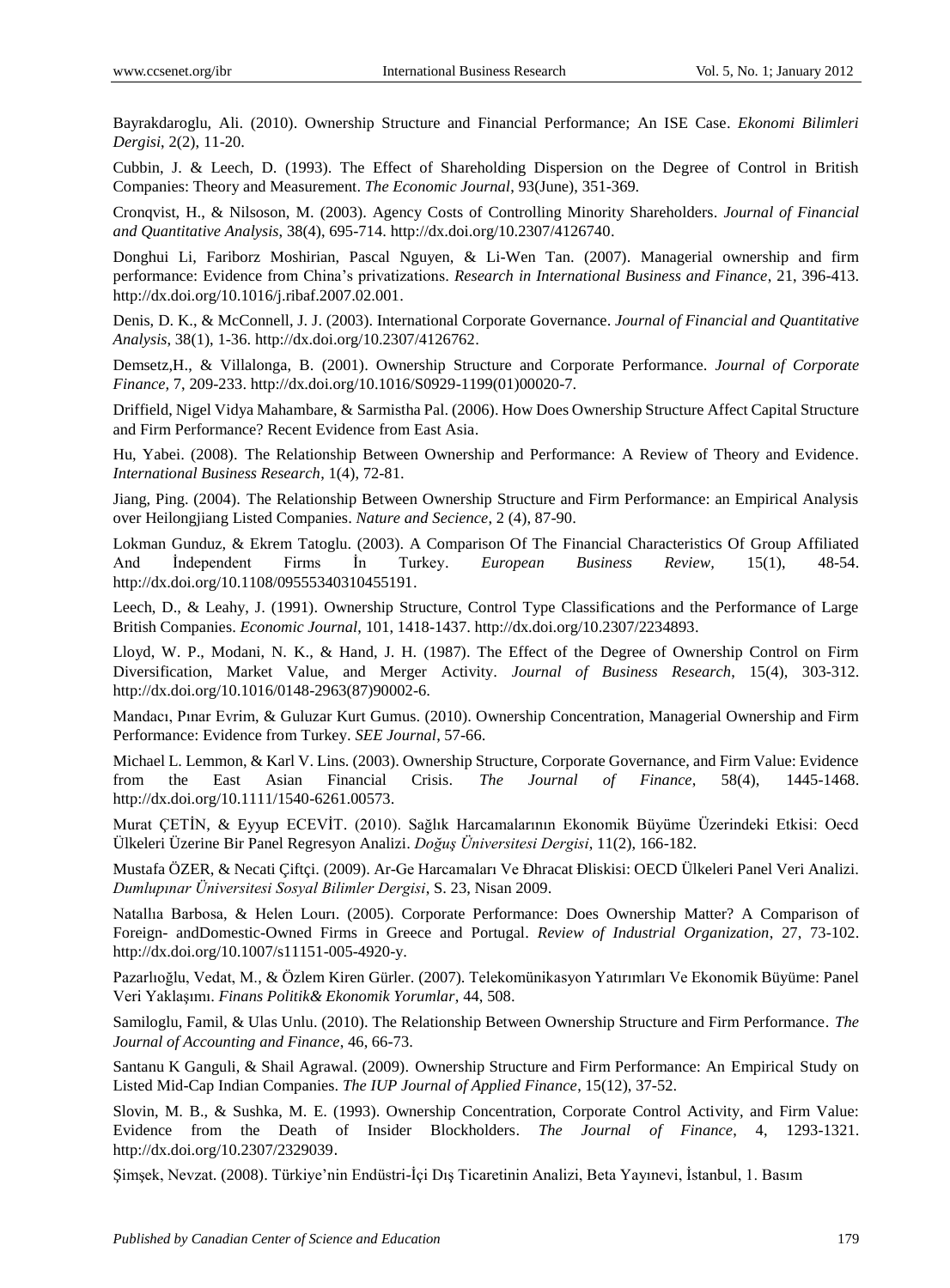Tanrioven, Cihan, & Emine Ebru Aksoy. (2010).The Partnership Concentration on the Companies Operating in Istanbul Stock Exchange and the Effects on the Firms Performance. 46, 216-231.

Thomsen, S., & Pedersen, T. (2000). Ownership Structure and Economic Performance in the Largest European Companies. *Strategic Management Journal*, 21(6), 689-705. [http://dx.doi.org/10.1002/\(SICI\)1097-0266\(200006\)21:6<689::AID-SMJ115>3.0.CO;2-Y.](http://dx.doi.org/10.1002/(SICI)1097-0266(200006)21:6%3c689::AID-SMJ115%3e3.0.CO;2-Y)

Yasar Mahmut, & Catherine J. Morrison Poul. (2007). Firm Performance and Foreign Direct Investment: Evidence from Transition Economies. *Economics Bulletin*, 15(21), 1-11.

Zhilan Chen, Yan-Leung CheungT, Aris Stouraitis, & Anita W.S. Wong. (2005). Ownership concentration, firm performance, and dividend policy in Hong Kong. *Pacific-Basin Finance Journal,* 13, 431– 449. [http://dx.doi.org/10.1016/j.pacfin.2004.12.001.](http://dx.doi.org/10.1016/j.pacfin.2004.12.001)

Table 1. Variables, Formula and Symbol

| Variables                |                                      | Formula                                             | Symbol     |
|--------------------------|--------------------------------------|-----------------------------------------------------|------------|
| Dependent Variables      | Tobin's q                            | Market Value / Total Asset                          | <b>TOB</b> |
|                          | Profit before Tax                    | Profit before tax / Total Asset                     | PBT        |
| <b>Control Variables</b> | Leverage                             | Total Dept / Total Assets                           | LEV        |
|                          | Size of Assets                       | <b>Total Asset</b>                                  | SIZ        |
| Independent Variables    | The Share of The Largest Shareholder | The Share of The Largest Shareholder / Total Equity | <b>TLS</b> |

## Table 2. Descriptive Statistics

| Variables  | Mean       | Median     | S.D.       |
|------------|------------|------------|------------|
| <b>TOB</b> | 0.866      | 0,618      | 0.913      |
| PBT        | 0.021      | 0.02       | 0,161      |
| <b>LEV</b> | 0.47       | 0,44       | 0.234      |
| <b>SIZ</b> | $2,67E+08$ | $1,14E+08$ | $4,84E+08$ |
| <b>TLS</b> | 49,87      | 49,5       | 21,544     |

Table 3. Correlastions

|            | <b>TOB</b> | TLS      | LEV      | <b>PBT</b> | SIZ      |
|------------|------------|----------|----------|------------|----------|
| <b>TOB</b> | 1.000      | 0,316    | $-0.269$ | 0,232      | 0,007    |
| <b>TLS</b> | 0.317      | 000.1    | $-0.179$ | 0,252      | 0,118    |
| <b>LEV</b> | $-0.269$   | $-0.179$ | 1.000    | $-0.510$   | $-0.153$ |
| <b>PBT</b> | 0,232      | 0,252    | $-0.510$ | 1.000      | 0.205    |
| SIZ        | 0.007      | 0.118    | $-0.153$ | 0,205      | 1.000    |

## Table 4. Panel Unit Root Result

| Variables  | Model               | P Value   | Statistic | Result | Method    |
|------------|---------------------|-----------|-----------|--------|-----------|
| <b>TOB</b> | Intercept and trend | $0.0000*$ | 297.6     | I(0)   | Hadri z   |
| <b>PBT</b> | Intercept           | $0.0002*$ | 158.518   | I(0)   | PP-Fisher |
| <b>LEV</b> | Intercept           | $0.0000*$ | 179.557   | I(0)   | PP-Fisher |
| SIZ        | Intercept           | $0.0000*$ | 164.925   | I(0)   | PP-Fisher |
| <b>TLS</b> | Intercept           | $0.0097*$ | 135.975   | I(0)   | PP-Fisher |

\*significance levels at %1

#### Table 5. The Panel Data Results Of Model 1

| Variable | Coefficient | Std. Error | t-Statistic | Prob.     |
|----------|-------------|------------|-------------|-----------|
| LEV      | $-1.584165$ | 0.415497   | $-3.812695$ | $0.0002*$ |
| TLS      | 0.002931    | 0.006301   | 0.465108    | 0.6425    |
| SIZ      | $-3.67E-10$ | $4.62E-10$ | $-0.793583$ | 0.4287    |
|          | 0.842761    | 0.211807   | 3.978907    | 0.0001    |

\*significance levels at %1